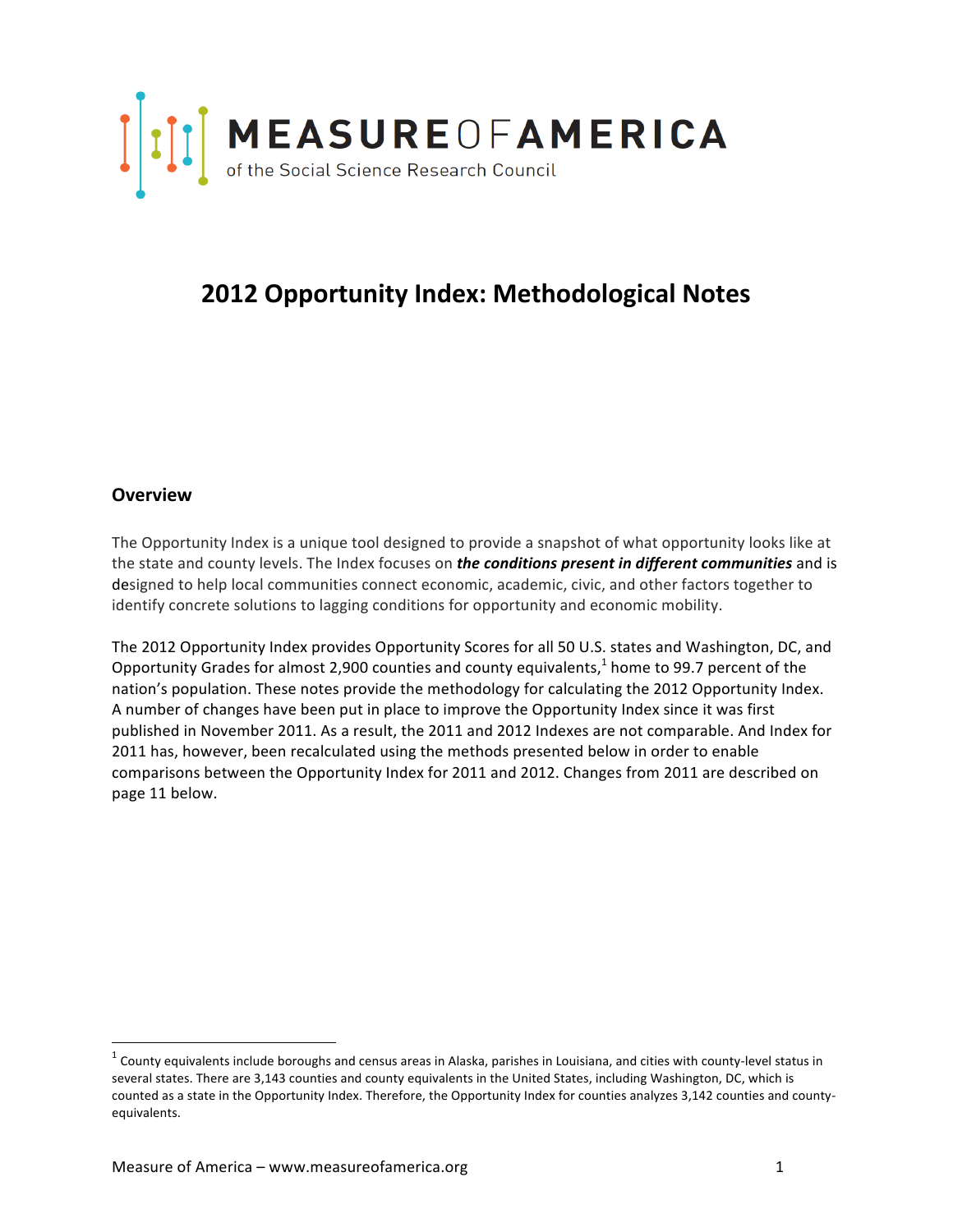The following table summarizes the themes and indicators that make up the 2012 Opportunity Index.

| <b>DIMENSION</b>                          | <b>THEME</b>                              | <b>INDICATOR</b>                                                                                                         |  |
|-------------------------------------------|-------------------------------------------|--------------------------------------------------------------------------------------------------------------------------|--|
|                                           | <b>JOBS</b>                               | Unemployment Rate (%)                                                                                                    |  |
|                                           | <b>WAGES</b>                              | Median Household Income (\$)                                                                                             |  |
| <b>Jobs and Local</b><br><b>Economy</b>   | <b>POVERTY</b>                            | Poverty (% of population below poverty line)                                                                             |  |
|                                           | <b>INEQUALITY</b>                         | 80/20 Ratio (Ratio of household income at the 80 <sup>th</sup><br>percentile to that of the 20 <sup>th</sup> percentile) |  |
|                                           | <b>ASSETS</b>                             | Banking Institutions (commercial banks, savings<br>institutions, and credit unions per 10,000 residents)                 |  |
|                                           | <b>AFFORDABLE</b><br><b>HOUSING</b>       | Households Spending Less than 30% of Household<br>Income on Housing Costs (%)                                            |  |
|                                           | <b>INTERNET ACCESS</b>                    | High-Speed Internet (% of households for states; 5-<br>level categories for counties)                                    |  |
|                                           | PRESCHOOL                                 | Preschool (% ages 3 and 4 in school)                                                                                     |  |
|                                           | <b>HIGH SCHOOL</b>                        | On-Time High School Graduation (% of freshmen who                                                                        |  |
| <b>Education</b>                          | <b>GRADUATION</b>                         | graduate in four years)                                                                                                  |  |
|                                           | <b>POSTSECONDARY</b><br><b>COMPLETION</b> | Associate Degree or Higher (% of adults 25 and older)                                                                    |  |
| <b>Community Health</b><br>and Civic Life |                                           | Group Membership (% of adults 18 and older involved                                                                      |  |
|                                           | <b>CIVIC ENGAGEMENT</b>                   | in social, civic, sports, and religious groups) [STATES<br>ONLY]                                                         |  |
|                                           | <b>VOLUNTEERISM</b>                       | Volunteerism (% of adults ages 18 and older) [STATES<br>ONLY]                                                            |  |
|                                           | YOUTH ECONOMIC<br>AND ACADEMIC            | Youth Not in School and Not Working (% ages 16-24)                                                                       |  |
|                                           | <b>INCLUSION</b>                          |                                                                                                                          |  |
|                                           | <b>COMMUNITY SAFETY</b>                   | Violent Crime (per 100,000 population)                                                                                   |  |
|                                           | ACCESS TO HEALTH<br>CARE                  | Primary Care Providers (per 100,000 population)                                                                          |  |
|                                           | <b>ACCESS TO HEALTHY</b><br><b>FOOD</b>   | Grocery Stores and Produce Vendors (per 10,000<br>population)                                                            |  |

# **Methodology**

The indicators that make up the Opportunity Index are taken from reliable official national datasets (see Sources below). The state Opportunity Index is made up ofs 16 indicators; the county Index includes only 14 indicators. This is due to the unavailability of reliable, stable data for two indicators related to civic participation at the county level: group membership and volunteerism.

Calculating the Opportunity Index requires three general steps: normalizing the indicator in order to put them all on a common scale; averaging rescaled scores together within each of the three dimensions of the Index; and averaging dimension scores together to calculate the Opportunity Index. All of the indicators in the Opportunity Index are weighted equally, and each of the three dimensions makes up one‐third of the final Index value.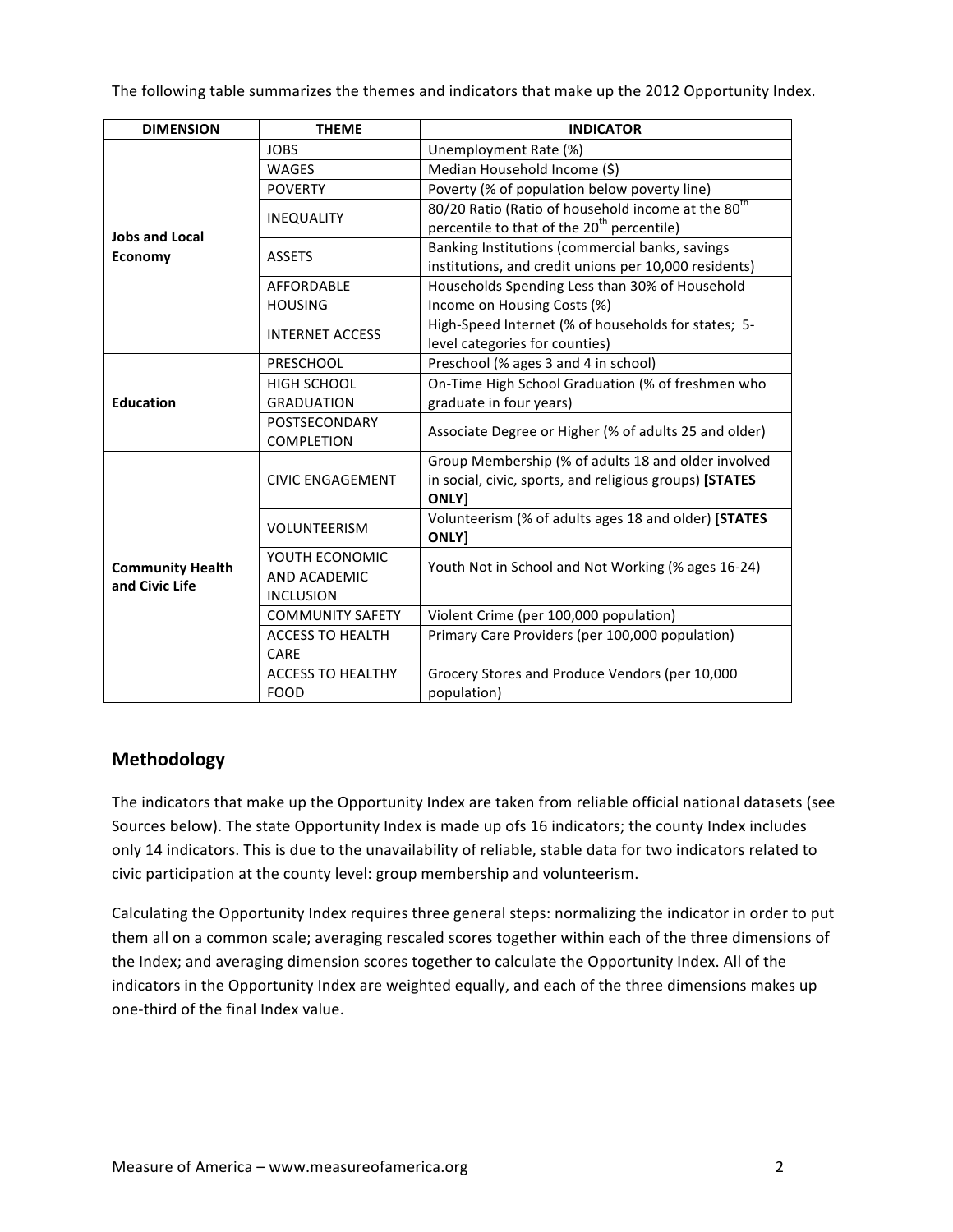### **Normalizing Indicators**

Data for the indicators used in the Opportunity Index come in many different forms ranging from percentages to ratios, rates, or dollar values. Thus in order to include them in a composite index, it is necessary to *rescale* the data so that they are all expressed in a common form. The Opportunity Index uses a simple rescaling procedure that compares the performance of a state or county on a given indicator to the best and the worst performance observed anywhere on the same indicator. $^2$  The rescaled value is a value from 0 to 100, where 0 represents the worst possible outcome and 100 represents the best possible outcome. The general formula for rescaling indicators using this method is given below:

$$
Observed\ Outcome\ Rescaled\ =\ \left(\frac{Observed\ Outcome-Worst\ Outcome}{Best\ Outcome-Worst\ Outcome}\right)\times100
$$

For some indicators, higher values *do not* represent positive or desirable outcomes, such as the unemployment rate, poverty rate, the 80/20 ratio, youth not in school and not working, and the violent crime rate. In these cases, one final rescaling step has been done by subtracting the outcome of the rescaling formula from 1 before multiplying by 100, as shown below:

$$
Observed\ Outcome\ Rescaled\ = \left\{ 1 - \left( \frac{Observed\ Outcome - Worst\ Outcome}{Best\ Outcome - Worst\ Outcome}\right)\right\} \times 100
$$

### **Calculating Dimension Scores**

Once all the indicators are on a scale of 0 to 100 where 100 represents the most desirable possible outcome, scores are calculated for each of the three dimensions of the Index. Scores are the average of the rescaled values for all the indicators in the dimension. For example, the Education Score for a state is the average of rescaled scores for that state on preschool enrollment, on‐time high school graduation, and postsecondary completion. Dimension scores range from 0 to 100.

### **Calculating the Opportunity Score and Assigning Opportunity Grades**

After dimension scores have been calculated for all three dimensions, the final Opportunity Score for states is the average of the three dimension scores, again expressed as a value between 0 and 100. This is the final Opportunity Score used to rank the 50 states and Washington DC on the Opportunity Index.

Because the range of outcomes is generally more extreme for counties than for states, and in order to offer a different scale for a slightly different index (the county Opportunity Index includes only 14 indicators rather than the 16 of the state Index because of the unavailability of two indicators of civic

 $2$  The numerical values of the best and worst outcomes have been set so as to be sensitive to the range of outcomes observed at the state and county levels as well as extreme outliers and to anticipate changes in these indicators in the future. The natural log of median household income and the violent crime rate have been used in the process of rescaling these two indicators to normalize the highly skewed distributions of data on these indicators.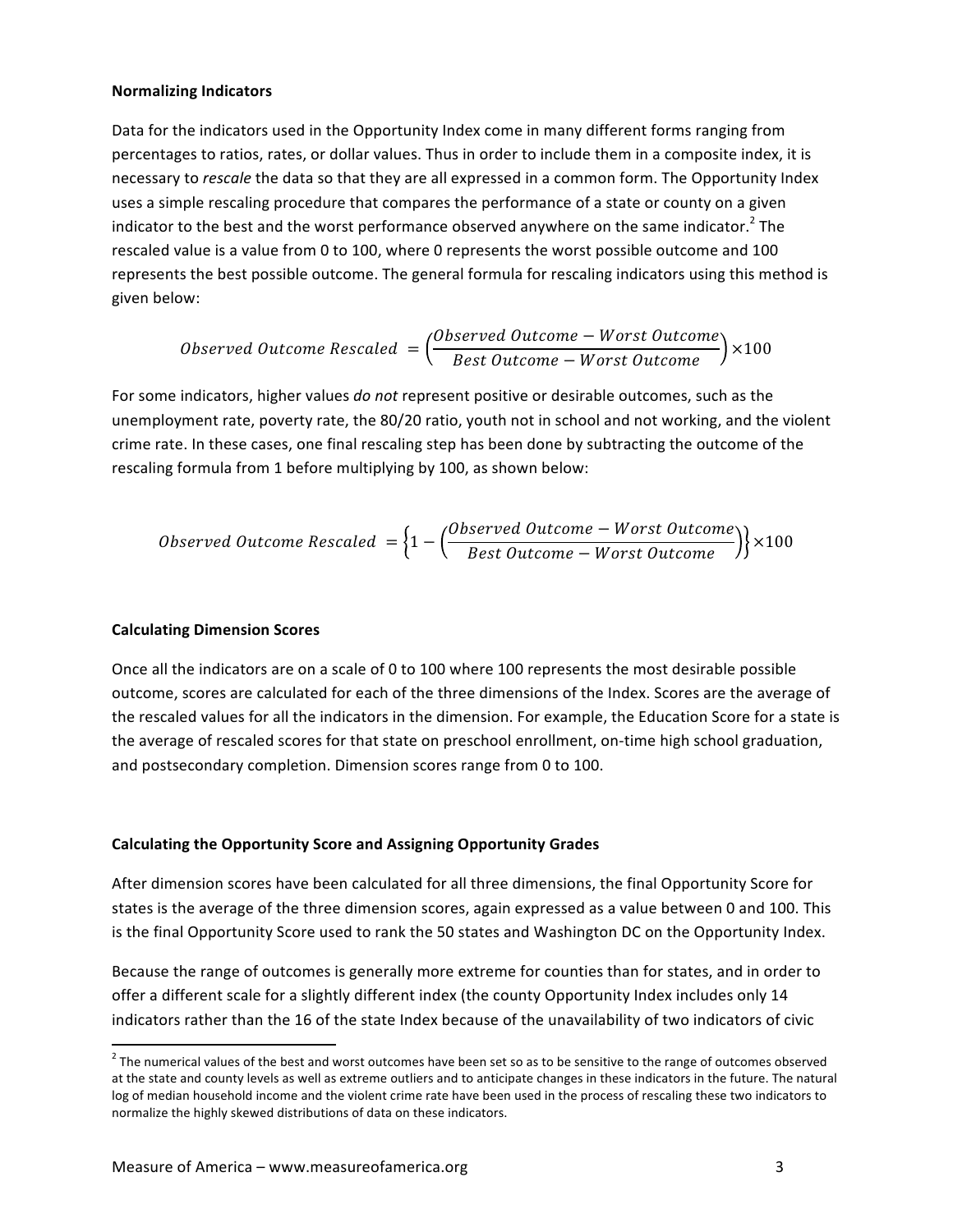participation at the county level), counties receive a final Opportunity Grade, ranging from A+ to F instead of a numerical score from 0 to 100.

To determine the Opportunity Grade, the distribution of final, raw numerical outcomes of the 2011 Opportunity Index for counties and county‐equivalents was analyzed. Counties with similar outcomes were grouped together based on how far their final scores were from the average, measured in standard deviations above or below the mean. These groups were then assigned letter grades ranging from A, for the counties with the very best overall outcomes, to F, for the counties with the worst outcomes. These groupings were based on the normal distribution of raw final sores in the 2011 Opportunity Index, in which a large number of counties had final outcomes close to the national average and relatively few had outcomes that were either very good or very poor. As a result, more counties received final Opportunity Grades of C‐, C, or C+ than received Opportunity Grades of B or better or of D or worse. Instead of re-doing this grading scheme each year, the exact same method used to assign Opportunity Grades to counties, based on their raw final score, was used to score counties in the 2011 and 2012 Opportunity Index. This method will continue to be used to ensure that Opportunity Grades represent a consistent range of achievement over time and that county grades are comparable from one year to the next. Should the general trend observed between the 2011 and 2012 installments of the Opportunity Index continue, as most counties make progress on the indicators over time, that progress will be reflected by an increase in counties earning higher grades, and fewer receiving Ds or Fs.

### **Data Notes**

Ideally, all data used to calculate final Opportunity Grades for a county would reflect data only for that county. However, in a limited number of cases where county‐level data were missing, state‐level data were used to fill gaps at the county-level in order to avoid having to exclude a large number of counties from the Index due to missing data. If a county was missing data for more than two indicators or for two indicators in the same dimension, then a final Opportunity Grade was not calculated for that county. If a county was missing data for two or fewer indicators, neither of which were in the same dimension of the Opportunity Index, then the rescaled average for the state within which that county is located was imputed in place of the missing data point. Out of a total of 3,142 counties and county‐equivalents, 349 had to be excluded from the 2011 Opportunity Index due to missing data, and 275 had to be excluded from the 2012 Opportunity Index.

Most of the indicators used in the Index are estimates based on an analysis of survey data and are, therefore, subject to both sampling and non‐sampling error. Where possible, data used to calculate the Opportunity Index were first analyzed in order to remove any extremely unreliable estimates. However, different dimension scores and overall Opportunity Scores and Opportunity Grades do not imply that differences between states or between counties or differences within a state or county over time are in every case statistically significant.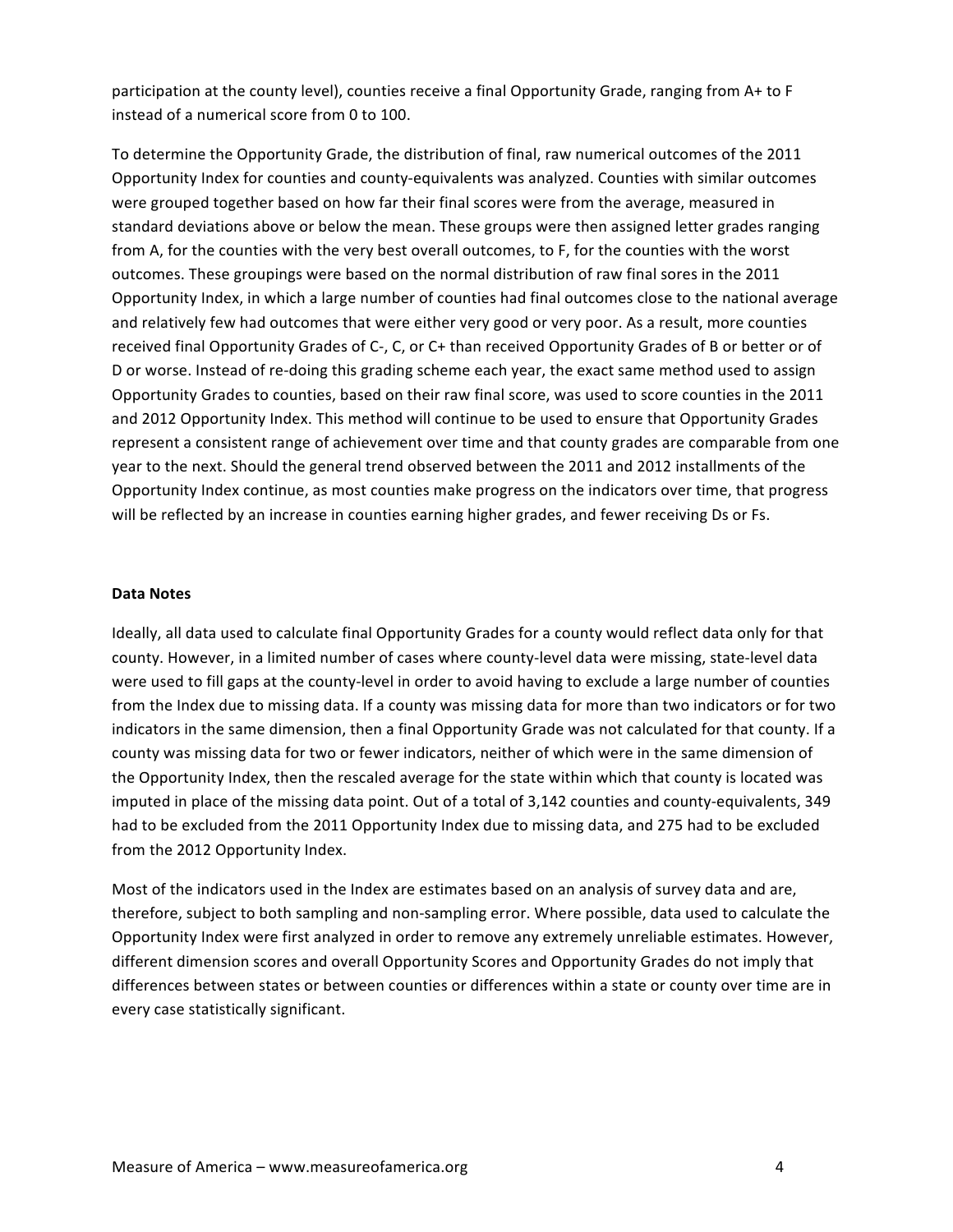### **Sources**

# **JOBS AND LOCAL ECONOMY DIMENSION**

### **Indicator:** Unemployment Rate (%)

**Definition:** The total number of people who do not have jobs but who have actively looked for work within the preceding four weeks and are available to work as a percentage of the total number of people in the labor force.

**Source:** Bureau of Labor Statistics, Local Area Unemployment Statistics tables and news releases (http://www.bls.gov/lau/).

**Note:** Unemployment rates in the 2011 Opportunity Index are for July 2011; unemployment rates in the 2012 Opportunity Index are for April 2012. Data are provisional and not seasonally adjusted.

**Indicator:** Median Household Income (\$)

**Definition:** The income of the household exactly in the middle of the distribution of households by income, ranked from wealthiest to poorest. Household income includes earnings from work and other income from interest, dividends, Social Security, pension payments, unemployment compensation, and other regularly received forms of money for all members of the household.

**Source:** U.S. Census Bureau, American Community Survey (http://factfinder.census.gov/home/saff/main.html?\_lang=en).

**Note:** Because income is not distributed equally across individuals or households, the average (mean) household income is much higher than the median. Median household income for the United States is about \$50,000 whereas average household income is about \$68,000. Median household income data in the 2011 Opportunity Index are for 2009 for states and 2005‐2009 for counties; data in the 2012 Opportunity Index are for 2010 for states and 2006‐2010 for counties. All median household income figures are expressed in inflation‐adjusted 2010 dollars.

**Indicator:** Poverty (% of population below poverty line)

**Definition:** Percentage of people of all ages living on incomes below the federal poverty line.

**Source:** U.S. Census Bureau, American Community Survey (http://factfinder.census.gov/home/saff/main.html?\_lang=en).

**Note**: Poverty rate data in the 2011 Opportunity Index are for 2009 for states and 2005‐2009 for counties; data in the 2012 Opportunity Index are for 2010 for states and 2006‐2010 for counties.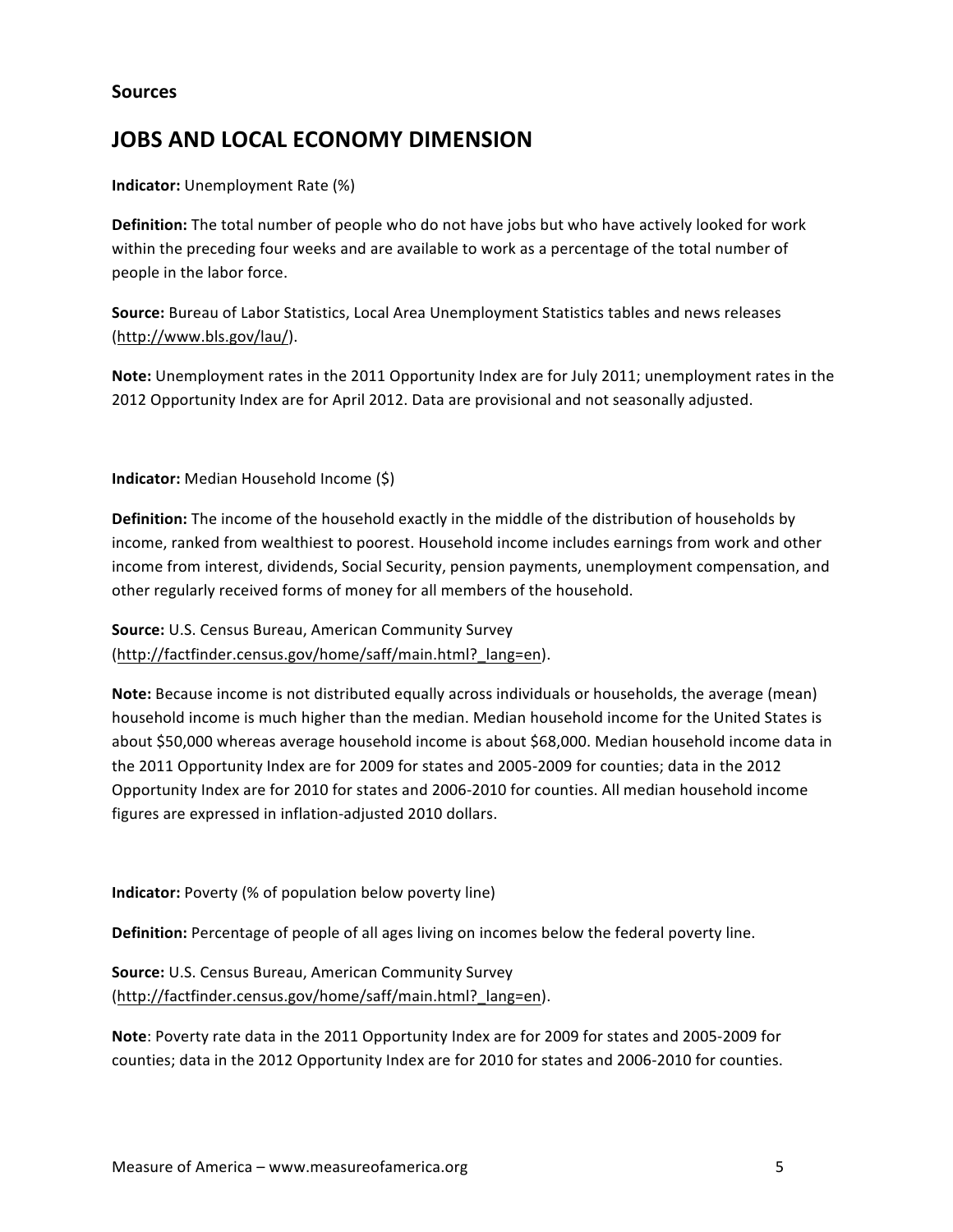**Indicator:** 80/20 Ratio (Ratio of household income at the 80<sup>th</sup> percentile to that of the 20<sup>th</sup> percentile)

**Definition:** The 80/20 ratio describes the disparity in the size of the income of the household at the 80<sup>th</sup> percentile relative to that of the income of the household at the 20<sup>th</sup> percentile. The 80/20 ratio for the United States in is 4.8, meaning that the income of the household at the  $80<sup>th</sup>$  percentile is 4.8 times that of the household at the  $20<sup>th</sup>$  percentile.

**Source:** U.S. Census Bureau, American Community Survey (http://factfinder.census.gov/home/saff/main.html?\_lang=en).

**Note:** 80/20 Ratio data in the 2011 Opportunity Index are for 2009 for states and 2005‐2009 for counties<sup>3</sup>; data in the 2012 Opportunity Index are for 2010 for states and 2006-2010 for counties.

**Indicator:** Banking Institutions (commercial banks, savings institutions, and credit unions per 10,000 residents)

**Definition:** Total number of commercial banks, credit unions, and savings institutions (NAICS 522110, 522120, and 522130) per 10,000 residents, based on intercensal estimates of the July  $1<sup>st</sup>$  resident population.

**Source:** U.S. Census Bureau, County Business Patterns and Population Estimates Program (http://www.census.gov/econ/cbp/index.html and http://wonder.cdc.gov/Bridged‐Race‐v2009.HTML).

**Note:** Data on this indicator in the 2011 Opportunity Index are for 2009; data in the 2012 Opportunity Index are for 2010.

**Indicator:** Households Spending Less than 30% of Household Income on Housing Costs (%)

**Definition:** The percentage of households spending less than 30% of their household income on rent and utilities for households who rent or on mortgage payments and other housing costs for those who own their homes.

**Source:** U.S. Census Bureau, American Community Survey (http://factfinder.census.gov/home/saff/main.html?\_lang=en).

**Note:** Thirty percent of household income going to housing costs is a widely accepted cut‐off for affordability. This figure excludes housing units for which housing costs and/or household income could not be determined. Data on this indicator in the 2011 Opportunity Index are for 2009 for states and 2005‐2009 for counties; data in the 2012 Opportunity Index are for 2010 for states and 2006‐2010 for counties.

 $3$  Data on this indicator were not available for counties in the state of Wyoming for 2005-2009 from the American Community Survey. Data for 2005‐2007 from the American Community Survey were, however, available for most Wyoming counties and were used where available in the 2011 Opportunity Index.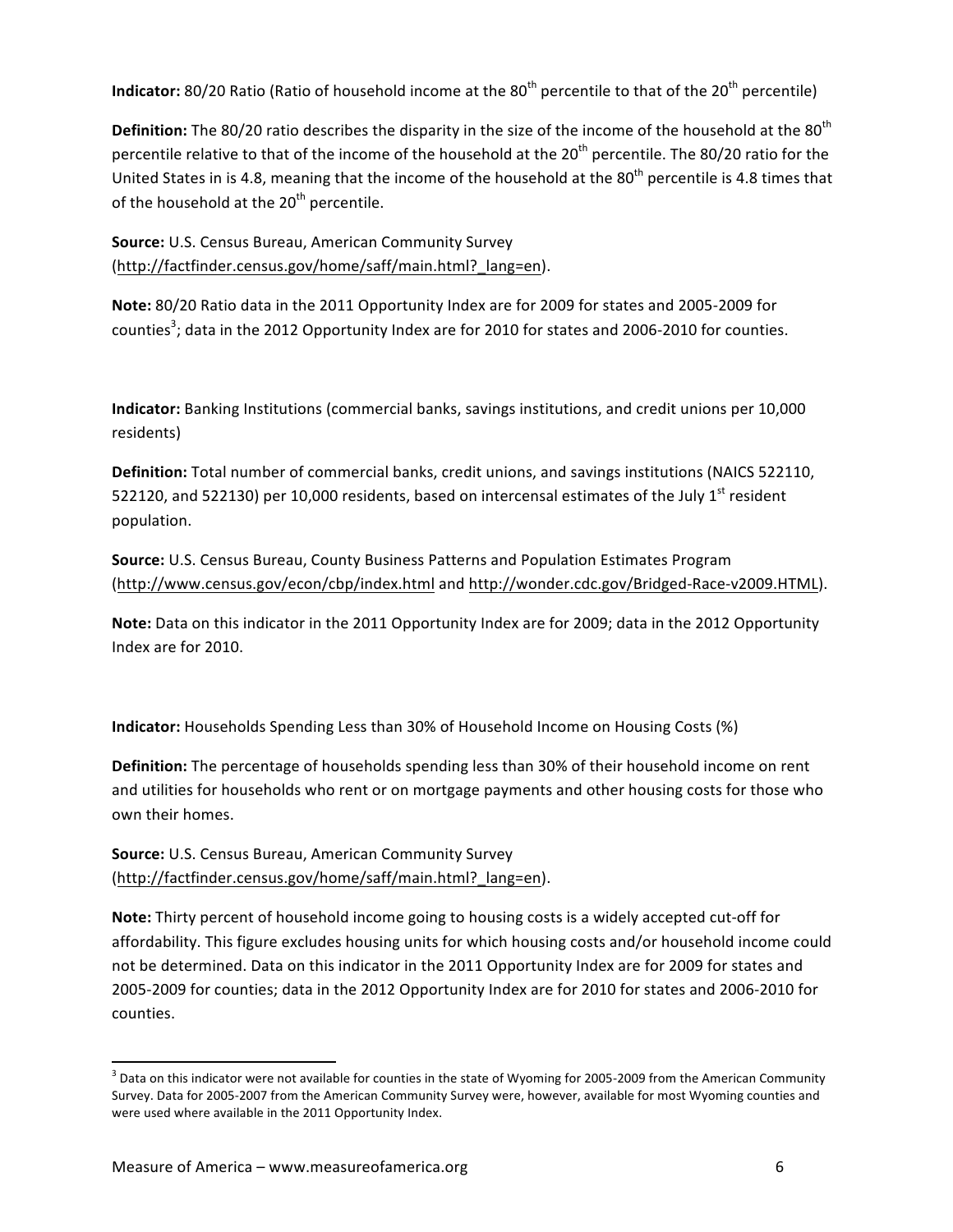**Indicator:** High‐Speed Internet (% of households)

**Definition:** Ratio of the number of residential fixed Internet connections with a speed of at least 200 kbps in at least one direction to the total estimated number of households in that geographic area.

**Source:** Federal Communications Commission (FCC) Internet Access Services (http://transition.gov/wcb/iatd/comp.html).

**Note:** The state and county scales are different for this indicator due to confidentiality concerns. The FCC does not make the ratio of residential fixed connections to total households available at the county‐ level but rather provides ranges of the number of fixed residential connections per 1,000 households. Thus the county‐level scale for this indicator is a scale of one to five, with five being highest Internet coverage. The categories are as follows:

| Category | Range of number of households per 1,000 with a high-<br>speed internet connection in their homes in each<br>category |
|----------|----------------------------------------------------------------------------------------------------------------------|
|          | Greater than 0 and as many as 200 households per<br>1,000                                                            |
| 2        | Greater than 200 and as many as 400 households per<br>1,000                                                          |
| 3        | Greater than 400 and as many as 600 households per<br>1,000                                                          |
| 4        | Greater than 600 and as many as 800 households per<br>1,000                                                          |
| 5        | Greater than 800 households per 1,000                                                                                |

The actual ratio is available for the nation as a whole and for most states. State-level data were not available for Hawaii for either year. The value used for Hawaii for the high‐speed internet indicator came instead from the report, *Exploring the Digital Nation: Computer and Internet Use at Home,* published by the U.S. Department of Commerce, The National Telecommunications & Information Administration, and The Economics and Statistics Administration (http://www.ntia.doc.gov/report/2011/exploringdigital‐nation‐computer‐and‐internet‐use‐home). All other data on this indicator for the 2011 Opportunity Index are from the FCC and correspond to June 2010; data for the 2012 Opportunity Index are for June 2011.

# **EDUCATION DIMENSION**

**Indicator:** Preschool (% ages 3 and 4 in school)

**Definition:** The percentage of children ages 3 and 4 enrolled in public or private nursery school, preschool, or kindergarten.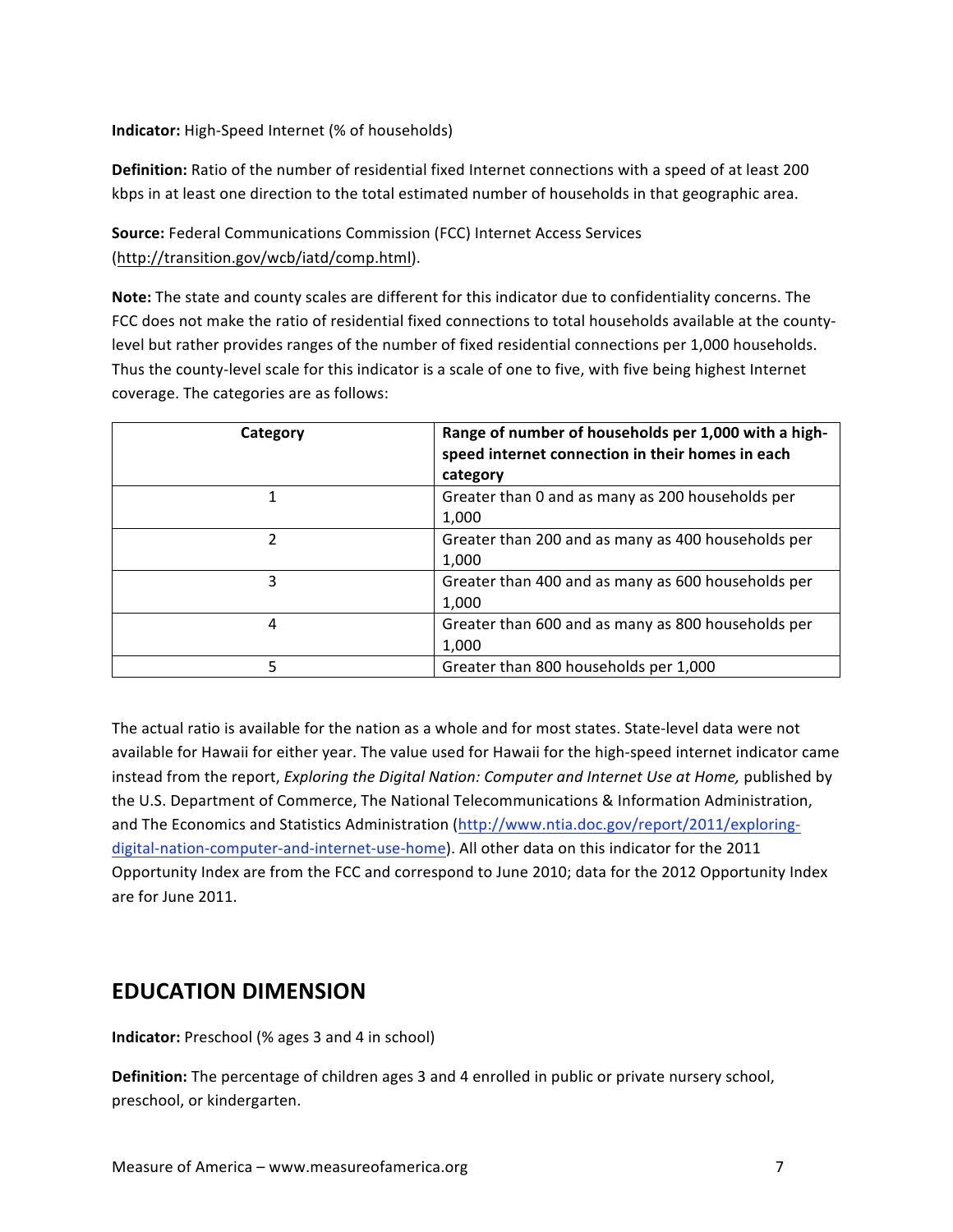**Source:** U.S. Census Bureau, American Community Survey (http://factfinder.census.gov/home/saff/main.html?\_lang=en).

**Note:** Data on preschool enrollment in the 2011 Opportunity Index are for 2007‐2009 for states and 2005‐2009 for counties; data in the 2012 Opportunity Index are for 2008‐2010 for states and 2006‐2010 for counties.

**Indicator:** On‐Time High School Graduation (% of freshmen who graduate in four years)

**Definition:** The percentage of high school freshmen that graduate after four years of high school.

**Source:** State data are from the U.S. Department of Education, Nation Center for Education Statistics, *Digest of Education Statistics 2011*, Table 113 at

http://nces.ed.gov/programs/digest/2011menu\_tables.asp. County data are County Health Rankings analysis of data from the National Center for Education Statistics and Departments of Education of various states. University of Wisconsin Population Health Institute. County Health Rankings. Available at http://www.countyhealthrankings.org.

**Note:** State and county data for this indicator come from different sources. Data for states come from the National Center for Education Statistics and are averaged freshman graduation rates from public secondary schools for each state. State data in the 2011 Opportunity Index are for the 2007‐2008 school year and state data in the 2012 Index are for the 2008‐2009 school year.

County data for the 2011 Opportunity Index are also averaged freshman graduation rates for the 2006‐ 2007 school year, with the exception of estimates for counties in Kentucky, New Hampshire, North Carolina, Pennsylvania, South Carolina, and Utah, which come from state sources and are for the 2008‐ 2009 school year. County data for the 2012 Opportunity Index are newly available "cohort" graduation rates for counties in most states, which actually track students from freshman year to graduation and account for students who transfer to other schools or who graduate early. Averaged freshman graduation rates, which divide the number of diplomas awarded by an estimate of the number of students who entered high school four years before, were still used for counties in twelve states: Alabama, Alaska, Arkansas, Connecticut, Hawaii, Idaho, Montana, New Jersey, North Dakota, Oklahoma, South Dakota, and Tennessee. These county data are for the 2007‐2008 or 2008‐2009 school years, depending on the state. Due to the differences in methodology and years of the data used for this indicator, county‐level On Time High‐School Graduation comparisons between counties and for counties over time should be made with caution.

**Indicator:** Associate Degree or Higher (% of adults 25 and older)

**Definition:** The percentage of adults ages 25 and older who have completed an associate degree or higher.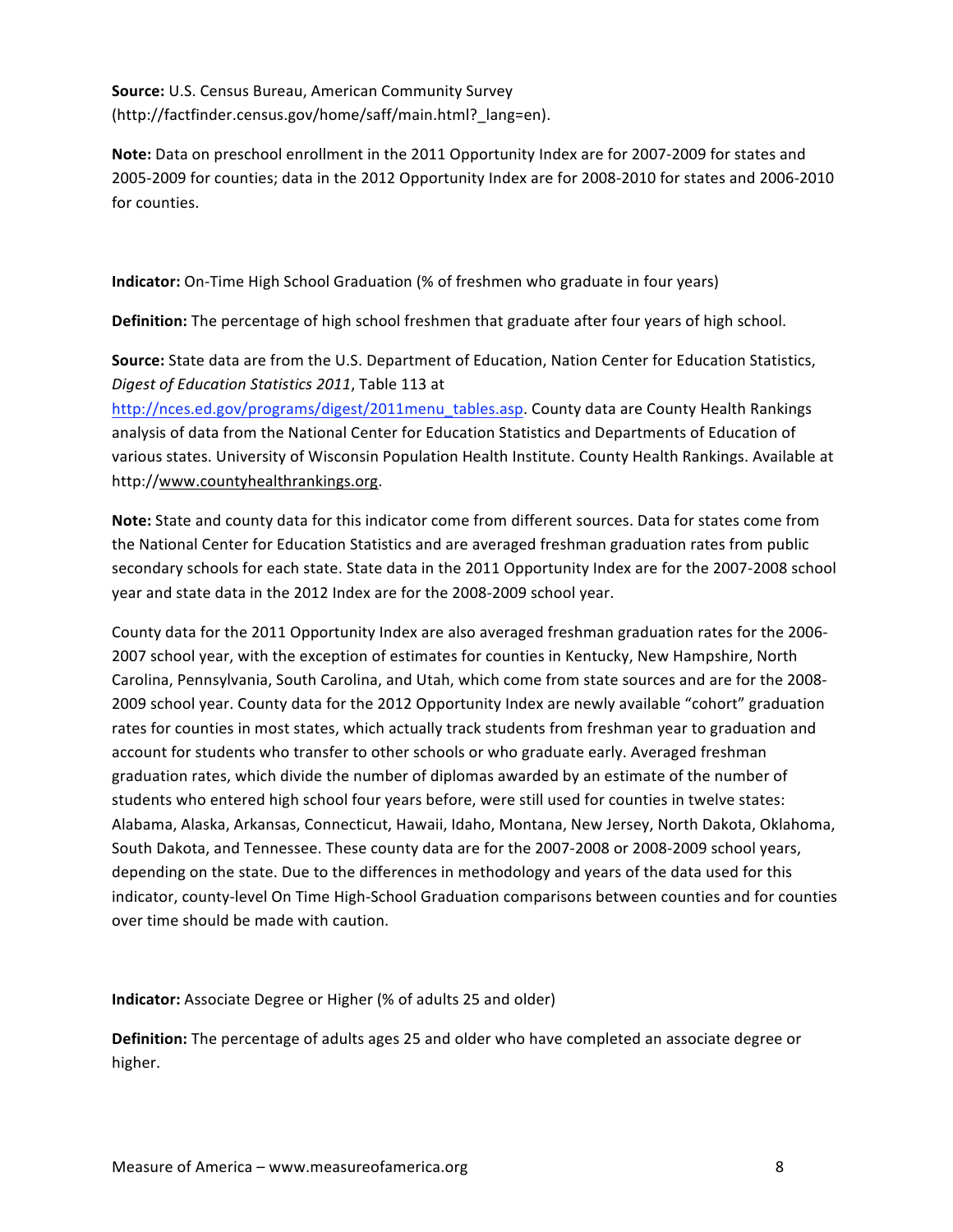**Note:** Data on this indicator in the 2011 Opportunity Index are for 2009 for states and 2005‐2009 for counties; data in the 2012 Opportunity Index are for 2010 for states and 2006‐2010 for counties.

# **COMMUNITY HEALTH AND CIVIC LIFE DIMENSION**

**Indicator:** Group Membership (% of adults 18 and over involved in social, civic, sports, and religious groups)

**Definition:** The percentage of adults 18 and over who report being members of social, civic, service, recreational, or religious groups in the previous year.

**Source:** Measure of America analysis of data from the U.S. Census Bureau, DataFerrett, Current Population Survey, Civic Engagement Supplement. Due to limitations of the survey data, this indicator is only calculated at the state level.

**Note:** Membership in a religious group includes those actively involved in activities in their place of worship and does not include those who attend religious services only. Two years worth of survey responses were pooled to increase the sample size available for analysis. This helps make estimates of the percentage of the adult population who are members of groups more stable. Data for this indicator in the 2011 Opportunity Index are for 2008 and 2009; in the 2012 Opportunity Index data re for 2009 and 2010.

**Indicator:** Youth Not in School and Not Working (% ages 16‐24)

**Definition:** The percentage of the population ages 16 to 24 who are not enrolled in school and who are not working (either unemployed or not in the labor force).

**Source:** Measure of America analysis of data from the U.S. Census Bureau, American Community Survey PUMS Microdata (http://factfinder.census.gov/home/saff/main.html? lang=en).

**Note:** The percentage of youth not in school and not working was directly calculated by Measure of America for every state as well as Washington, DC and for 382 counties, mostly large counties in or near urban centers. For the remaining 2,760 counties and county‐equivalents, many of which have youth populations so small that this indicator could not be calculated for them individually, neighboring counties were grouped together and pooled estimates of the percentage of youth not in school and not working were calculated for these groups of counties. Each county in the group then shares the group estimate. This provides the most reliable estimates possible even for areas with small populations and allows for the calculation of an estimate for every county and county-equivalent in the United States. Data on this indicator in the 2011 Opportunity Index are for 2009 for states and 2005-2009 for counties; data in the 2012 Opportunity Index are for 2010 for states and 2006‐2010 for counties.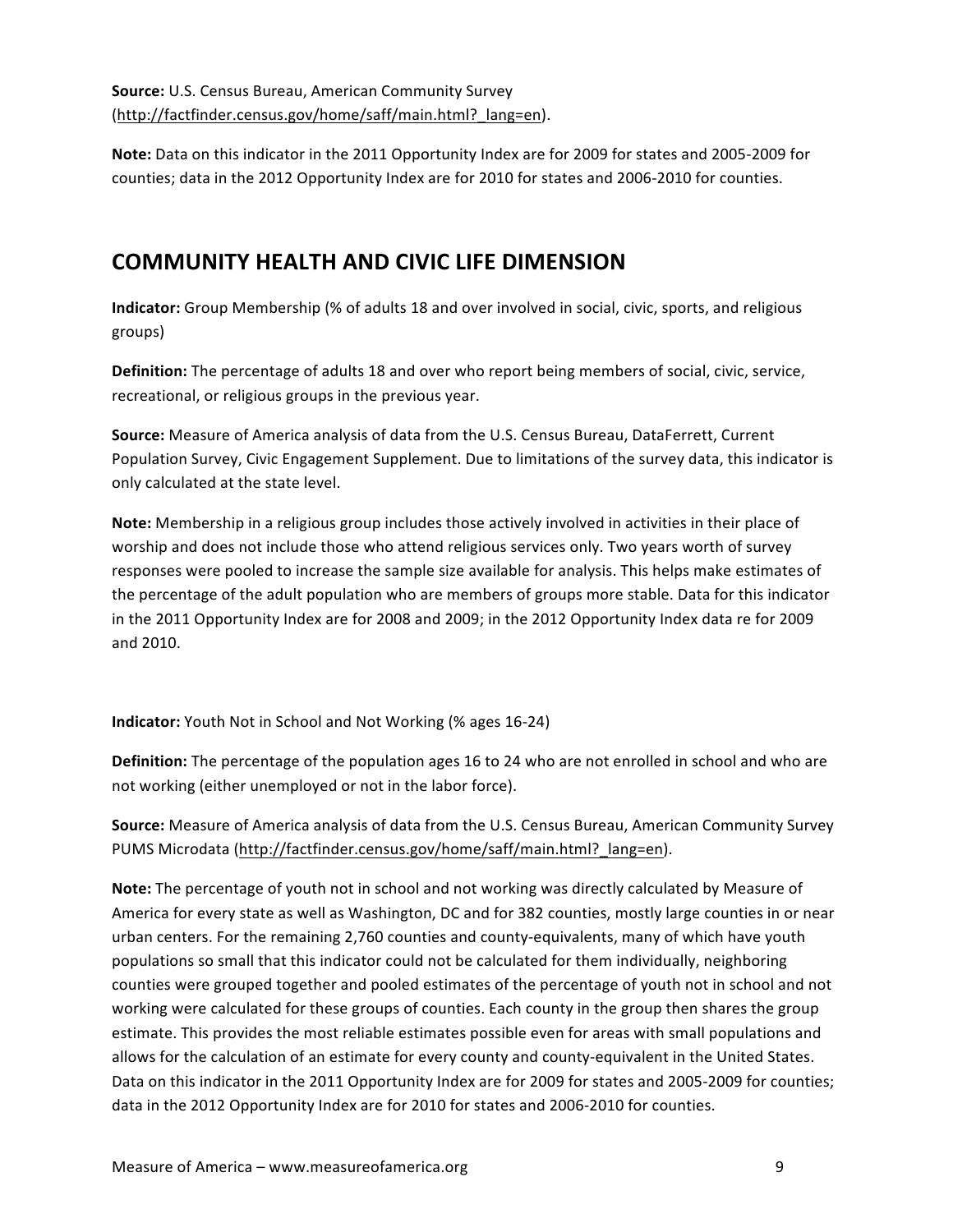**Indicator:** Volunteerism (% of adults ages 18 and older)

**Definition:** The percentage of adults 18 and older who did volunteer work through or for an organization at any time in the previous year.

**Source:** Measure of America analysis of data from the U.S. Census Bureau, DataFerrett, Current Population Survey, Volunteering Supplement. Due to limitations of the survey data, this indicator is only calculated at the state level.

**Note:** Two years worth of survey responses were pooled to increase the sample size available for analysis. This helps make estimates of the percentage of the adult population that engage in volunteer activities more stable. Data for this indicator in the 2011 Opportunity Index are for 2009‐2010; data in the 2012 Opportunity Index are for 2010‐2011.

**Indicator:** Violent Crime (per 100,000 population)

**Definition:** Total number of violent crimes per 100,000 people. Violent crimes include homicide, rape, robbery, and assault.

**Source:** State data from the U.S. Department of Justice, Federal Bureau of Investigation Uniform Crime Reporting Statistics (www.ucrdatatool.gov); county data from the County Health Rankings analysis of data from the U.S. Department of Justice, Federal Bureau of Investigation Criminal Justice Information Services. County data from Illinois were obtained by County Health Rankings from the Illinois State Police Uniform Crime Reporting data. University of Wisconsin Population Health Institute. County Health Rankings. Available at www.countyhealthrankings.org.

**Note:** Data for this indicator in the 2011 Opportunity Index are for 2009 for states and 2006‐2008 for counties; data in the 2012 Opportunity Index are for 2010 for states and 2007‐2009 for counties.

**Indicator:** Primary Care Providers (per 100,000 population)

**Definition:** The number of primary care physicians per 100,000 residents. Primary care physicians include those in general practice and internal medicine, family care, pediatrics, and obstetrics/gynecology.

**Source:** County Health Rankings analysis of data from the U.S. Department of Health and Human Services, Health Resources and Services Administration, Area Resource File. University of Wisconsin Population Health Institute. County Health Rankings. Available at www.countyhealthrankings.org.

**Note:** Data on this indicator in the 2011 Opportunity Index are for 2008; data in the 2012 Opportunity Index are for 2009.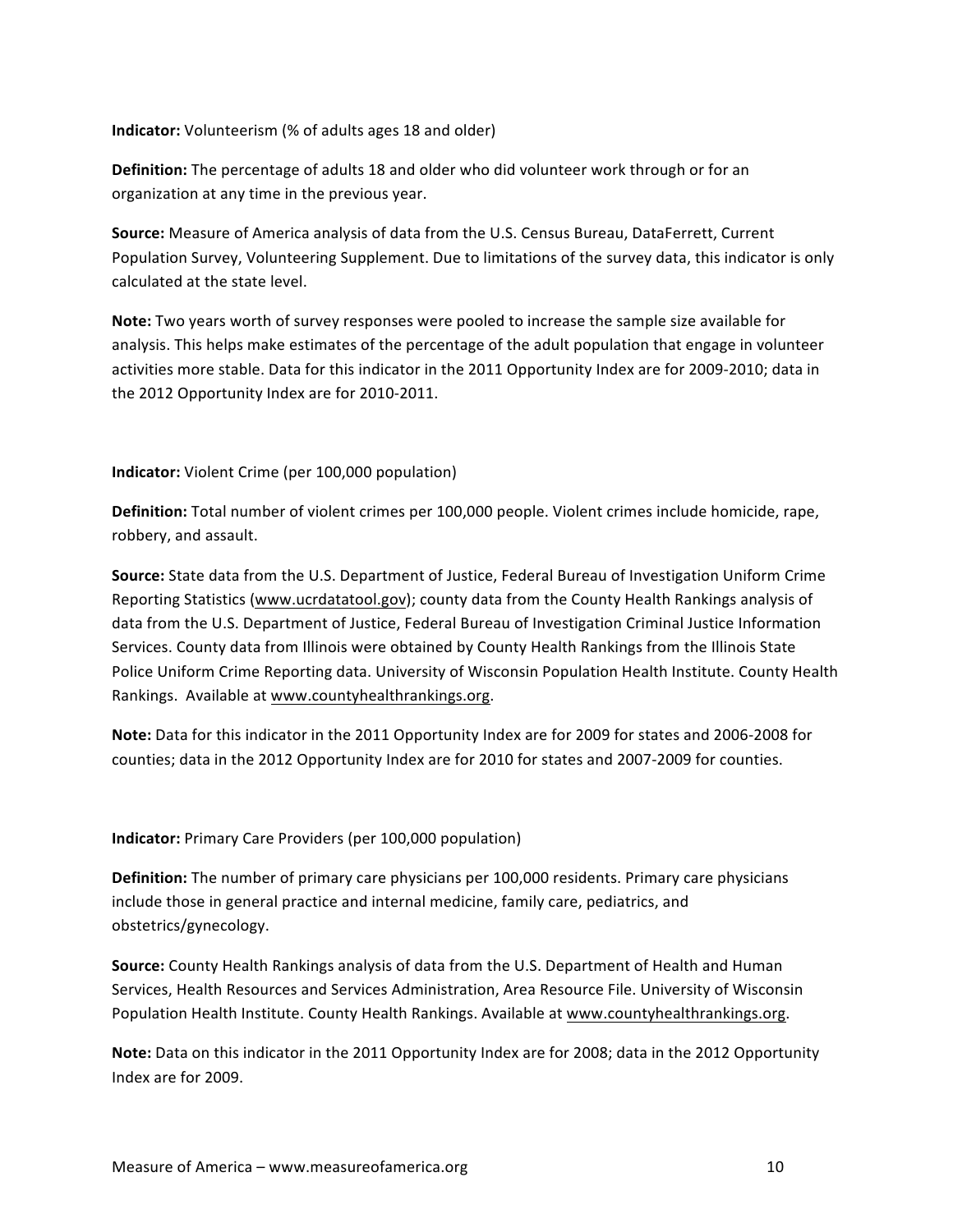**Indicator:** Grocery Stores and Produce Vendors (per 10,000 population)

**Definition:** The rate of supermarkets, grocery stores, and produce stands (NAICS codes 445110 and 445230) per 10,000 residents, based on intercensal estimates of the July  $1<sup>st</sup>$  resident population.

**Source:** U.S. Census Bureau, County Business Patterns and Population Estimates Program (http://www.census.gov/econ/cbp/index.html and http://wonder.cdc.gov/Bridged‐Race‐v2009.HTML).

**Note:** Data on this indicator in the 2011 Opportunity Index are for 2009; data in the 2012 Opportunity Index are for 2010.

# **Changes to the Opportunity Index Since 2011**

The Opportunity Index was created by Measure of America drawing on robust social science research and inputs from a coalition of organizations partnering with Opportunity Nation. Following the launch of the Opportunity Index in November 2011 and its application in a number of local communities across the nation, further feedback and "road testing" allowed for a refinement of the Index. In addition to a changed in the methodology for calculating the Opportunity Index as described above, two indicators were removed, another was added, a few definitions were tweaked, and the county coverage was significantly expanded. The following table summarizes these changes:

| <b>Theme</b>   | <b>Action</b> | Reason                                                      | <b>New Indicator</b>       |
|----------------|---------------|-------------------------------------------------------------|----------------------------|
| Inequality     | <b>New</b>    | A measure of income inequality was added to the             | 80/20 Ratio (ratio         |
|                | indicator     | Opportunity Index to reflect the fact that the economic     | of household               |
|                | Added         | ladder is harder to climb when its rungs become too far     | income of 80 <sup>th</sup> |
|                |               | apart. Today's large and growing socioeconomic              | percentile to that         |
|                |               | inequality is increasingly presenting obstacles to those at | of the 20 <sup>th</sup>    |
|                |               | the bottom and middle rungs. Highly unequal societies       | percentile)                |
|                |               | often struggle with economic inefficiency, reduced social   |                            |
|                |               | cohesion and stability, and politics that too often favor   |                            |
|                |               | the few in place of policies that benefit everyone.         |                            |
| Postsecondary  | Removed       | State Higher Education Subsidy (% of annual average         | None                       |
| <b>Funding</b> |               | per pupil education and related costs covered by state)     |                            |
|                |               | was removed. Although this indicator measures an            |                            |
|                |               | important aspect of access to higher education-             |                            |
|                |               | subsidies to pay for it-the indicator correlated weakly     |                            |
|                |               | with state-level Opportunity Scores, suggesting a           |                            |
|                |               | somewhat random relationship between this indicator         |                            |
|                |               | and other proxies of opportunity. In addition, there has    |                            |
|                |               | not been a data update for this indicator since the 2011    |                            |
|                |               | Index, precluding the possibility of tracking change over   |                            |
|                |               | time.                                                       |                            |
| Assets         | Indicator     | The indicator for access to banking institutions has been   | <b>Banking</b>             |

### **Changes to the 2012 Opportunity Index**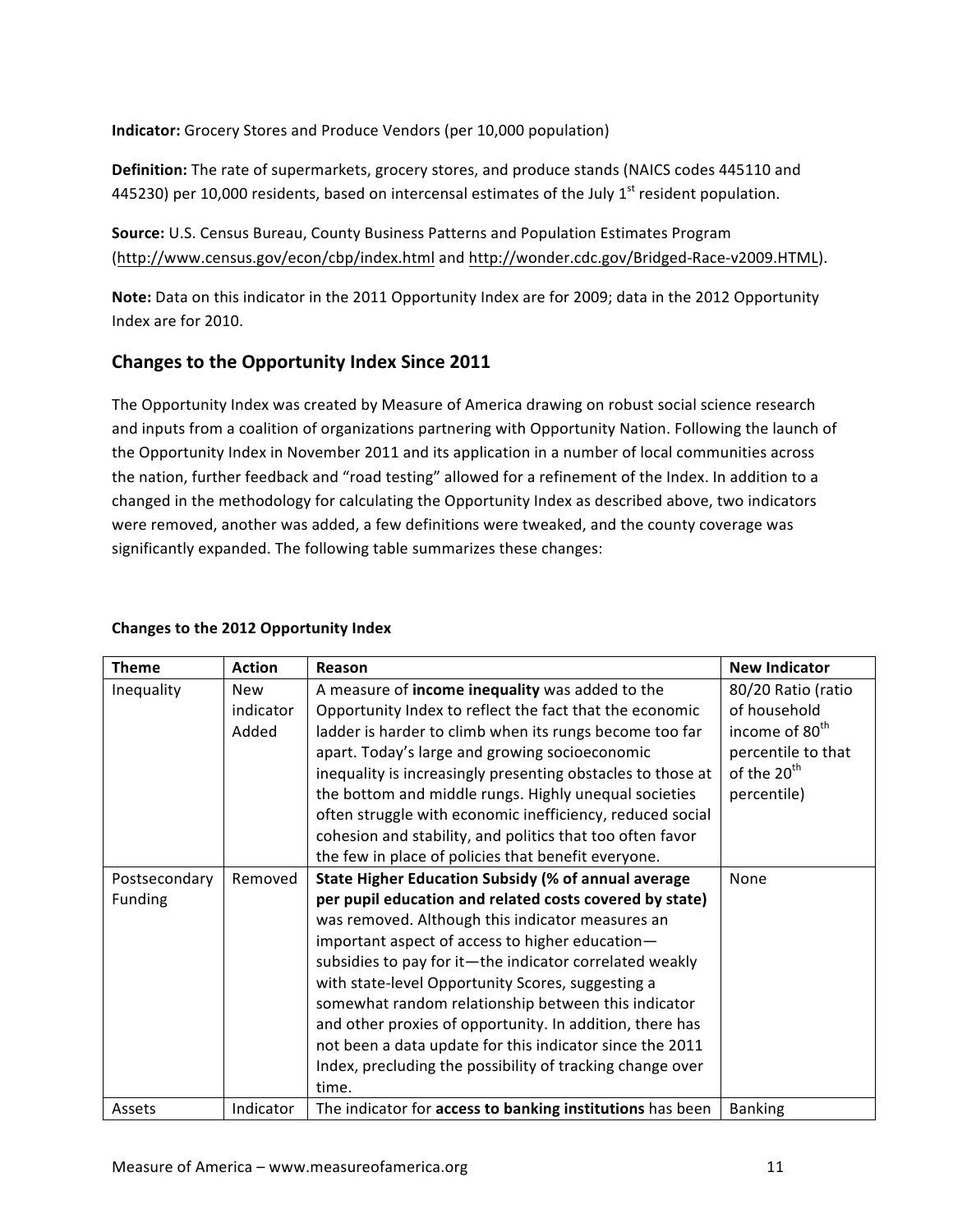|                     | Modified  | recalculated to express the number of banking<br>institutions as a rate per 10,000 residents rather than<br>1,000, a scale that better reflects the concentration of<br>banking institutions in most communities. Whereas the<br>2011 value for this indicator for the U.S. was .42 banking<br>institutions per 1,000 residents, it is now 4.2 banking<br>institutions per 10,000. | Institutions<br>(commercial banks,<br>savings institutions,<br>and credit unions<br>per 10,000<br>residents) |
|---------------------|-----------|------------------------------------------------------------------------------------------------------------------------------------------------------------------------------------------------------------------------------------------------------------------------------------------------------------------------------------------------------------------------------------|--------------------------------------------------------------------------------------------------------------|
| Affordable          | Indicator | The indicator Renters Spending Less than 30% of                                                                                                                                                                                                                                                                                                                                    | Households                                                                                                   |
| Housing             | Modified  | Household Income on Housing Costs (%) has been                                                                                                                                                                                                                                                                                                                                     | Spending Less Than                                                                                           |
|                     |           | expanded to include the housing costs of home-owners                                                                                                                                                                                                                                                                                                                               | 30% of Income on                                                                                             |
|                     |           | as well as renters, thus broadening this indicator to be                                                                                                                                                                                                                                                                                                                           | Housing (%)                                                                                                  |
|                     |           | reflective of almost all American households.                                                                                                                                                                                                                                                                                                                                      |                                                                                                              |
| Postsecondary       | Indicator | The postsecondary educational attainment indicator                                                                                                                                                                                                                                                                                                                                 | Associate Degree                                                                                             |
| Completion          | Modified  | Bachelor's Degree or Higher (% of adults 25 and over)                                                                                                                                                                                                                                                                                                                              | or Higher (% of                                                                                              |
|                     |           | was changed to include adults who have completed an                                                                                                                                                                                                                                                                                                                                | adults 25 and                                                                                                |
|                     |           | associate degree or higher. This change was in response                                                                                                                                                                                                                                                                                                                            | older)                                                                                                       |
|                     |           | to a growing understanding that while postsecondary                                                                                                                                                                                                                                                                                                                                |                                                                                                              |
|                     |           | education is increasingly important in the job market, a                                                                                                                                                                                                                                                                                                                           |                                                                                                              |
|                     |           | traditional, four-year bachelor's degree program is not                                                                                                                                                                                                                                                                                                                            |                                                                                                              |
|                     |           | necessarily right for everyone. This indicator now                                                                                                                                                                                                                                                                                                                                 |                                                                                                              |
|                     |           | captures the percentage of adults who have completed                                                                                                                                                                                                                                                                                                                               |                                                                                                              |
|                     |           | a postsecondary associate or higher degree.                                                                                                                                                                                                                                                                                                                                        |                                                                                                              |
| Youth               | Indicator | The indicator Teenagers Not in School and Not Working                                                                                                                                                                                                                                                                                                                              | Youth Not in                                                                                                 |
| Economic and        | Modified  | (% ages 16-19) has been expanded to include teenagers                                                                                                                                                                                                                                                                                                                              | School and Not                                                                                               |
| Academic            |           | and young adults up to and including age 24 in order to                                                                                                                                                                                                                                                                                                                            | Working (% ages                                                                                              |
| Inclusion           |           | better capture challenges facing youth in their early 20's                                                                                                                                                                                                                                                                                                                         | $16-24)$                                                                                                     |
|                     |           | as they seek a point of entry into a career path, pursue                                                                                                                                                                                                                                                                                                                           |                                                                                                              |
|                     |           | higher education, or transition from school to work.                                                                                                                                                                                                                                                                                                                               |                                                                                                              |
| Community           | Removed   | In the initial version of the Opportunity Index, the                                                                                                                                                                                                                                                                                                                               | None                                                                                                         |
| Safety              |           | homicide rate (per 100,000) was used in counties where                                                                                                                                                                                                                                                                                                                             |                                                                                                              |
|                     |           | the violent crime rate, the preferred indicator for                                                                                                                                                                                                                                                                                                                                |                                                                                                              |
|                     |           | community safety, was not available. Due to an                                                                                                                                                                                                                                                                                                                                     |                                                                                                              |
|                     |           | improved violent crime rate dataset, the use of homicide                                                                                                                                                                                                                                                                                                                           |                                                                                                              |
|                     |           | rates is no longer necessary.                                                                                                                                                                                                                                                                                                                                                      |                                                                                                              |
| Access to           | Indicator | The healthy food access indicator Grocery Stores and                                                                                                                                                                                                                                                                                                                               | Grocery Stores and<br><b>Produce Vendors</b>                                                                 |
| <b>Healthy Food</b> | Modified  | Supermarkets (% of zip codes with at least one) was                                                                                                                                                                                                                                                                                                                                |                                                                                                              |
|                     |           | replaced with the rate per 10,000 residents. Zip codes                                                                                                                                                                                                                                                                                                                             | (per 10,000<br>population)                                                                                   |
|                     |           | range tremendously in terms of both land area and                                                                                                                                                                                                                                                                                                                                  |                                                                                                              |
|                     |           | population they encompass so this standard rate per                                                                                                                                                                                                                                                                                                                                |                                                                                                              |
|                     |           | population is better.                                                                                                                                                                                                                                                                                                                                                              |                                                                                                              |

Because of these refinements, the 2011 and 2012 Opportunity Indexes are not comparable to the Index launched at the November 2011 Opportunity Summit. However, a rerun of the 2011 Index using the 2012 indicators and methodologies means that comparisons are now fully possible between the 2011 and 2012 Opportunity Index.